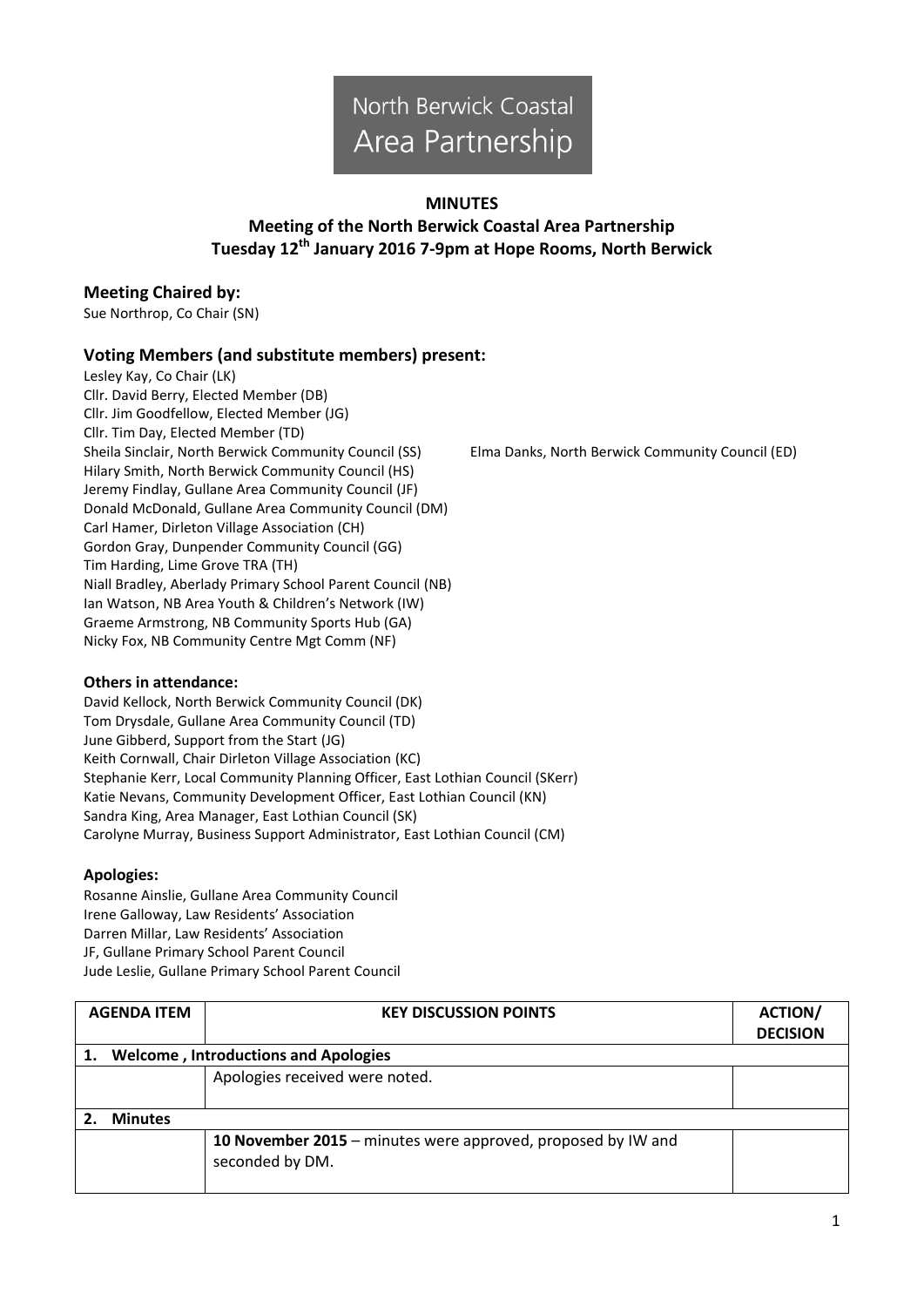| <b>AGENDA ITEM</b> |                    | <b>KEY DISCUSSION POINTS</b>                                                                                                                                                                                                                                                                                                                                                                                                                                                                                                                                                                                                                                                                                                                                                                                                                                                                  | <b>ACTION/</b><br><b>DECISION</b> |  |  |  |
|--------------------|--------------------|-----------------------------------------------------------------------------------------------------------------------------------------------------------------------------------------------------------------------------------------------------------------------------------------------------------------------------------------------------------------------------------------------------------------------------------------------------------------------------------------------------------------------------------------------------------------------------------------------------------------------------------------------------------------------------------------------------------------------------------------------------------------------------------------------------------------------------------------------------------------------------------------------|-----------------------------------|--|--|--|
|                    | 3. Matters Arising |                                                                                                                                                                                                                                                                                                                                                                                                                                                                                                                                                                                                                                                                                                                                                                                                                                                                                               |                                   |  |  |  |
|                    |                    | No matters were raised.                                                                                                                                                                                                                                                                                                                                                                                                                                                                                                                                                                                                                                                                                                                                                                                                                                                                       |                                   |  |  |  |
|                    |                    |                                                                                                                                                                                                                                                                                                                                                                                                                                                                                                                                                                                                                                                                                                                                                                                                                                                                                               |                                   |  |  |  |
|                    |                    | 4. Area Action Plan Prioritising<br>SN advised the meeting that this was the first time identified priorities<br>had all been pulled together for review and was a result of 18 months<br>work. There are 4 high level aspirations "Great place to live", "Great<br>place to get around", "Great place to work" and "Great place to visit".<br>The main body of the plan is colour coded to help with identification of<br>aspirations, outcomes and live actions. The 'Great Place to Live' is a<br>large section - see Outcome 6 with local actions which will need further<br>exploration.                                                                                                                                                                                                                                                                                                 |                                   |  |  |  |
|                    |                    | next step is to review the contents, take<br>The<br>back to<br>organisations/groups for discussion and then discuss and formally adopt<br>the plan at our meeting in March.                                                                                                                                                                                                                                                                                                                                                                                                                                                                                                                                                                                                                                                                                                                   | <b>ALL</b>                        |  |  |  |
|                    |                    | It was agreed that members would forward details of their organisation's<br>websites, Facebook pages to CM to share with the area partnership.                                                                                                                                                                                                                                                                                                                                                                                                                                                                                                                                                                                                                                                                                                                                                | <b>ALL</b>                        |  |  |  |
|                    |                    | Suggested amendments/additions to the area plan are noted on the<br>'Comments' document attached (previously distributed to members on<br>14/1/16). A full list of sub groups, networks and organisations that can<br>help review and agree actions in the plan are noted on this document.<br>Decisions requiring action before the next meeting in March are noted<br>below.                                                                                                                                                                                                                                                                                                                                                                                                                                                                                                                |                                   |  |  |  |
|                    |                    | TD noted that on reviewing the area plan it reads as very North Berwick<br>orientated. SN commented that this was the point of the discussion in<br>order to ensure the area plan is all inclusive. IW added that in his view<br>the area partnership should be looking at what is possible, what can be<br>done and be weeding out those projects/actions which are not possible.<br>DB commented that members consider what they would like the area<br>partnership to be $-$ a small group using a small pot of money and/or a<br>lobbying group influencing the Council. SN added that this is the<br>challenge for the area partnership to make sure that the plan enables us<br>to support local priorities and also influence accordingly. HS noted that<br>there is a lack of awareness of what the area partnership is and we need<br>to boost our profile in the local communities. |                                   |  |  |  |
|                    |                    | <b>Outcome 1</b> – Open invitation to NBA Children & Youth Network to be<br>issued for discussion of the area plan.<br>CM to collate dates for Support from the Start and the NBA Children &                                                                                                                                                                                                                                                                                                                                                                                                                                                                                                                                                                                                                                                                                                  | LK                                |  |  |  |
|                    |                    | Youth Network meetings for circulation at the next meeting.<br><b>Outcome 2</b> – Concern was expressed that outcome 2.9 was only North<br>Berwick. GA (new member for NB Community Sports Hub) advised that<br>the Hub does include other areas/places and that he will review 2.9 in<br>conjunction with colleagues.                                                                                                                                                                                                                                                                                                                                                                                                                                                                                                                                                                        | <b>CM</b><br><b>GA</b>            |  |  |  |
|                    |                    | <b>Outcome 3 - The newly formed Older People's Network will meet to</b><br>review and agree actions. Open invitation to be sent out. HS advised the                                                                                                                                                                                                                                                                                                                                                                                                                                                                                                                                                                                                                                                                                                                                           |                                   |  |  |  |